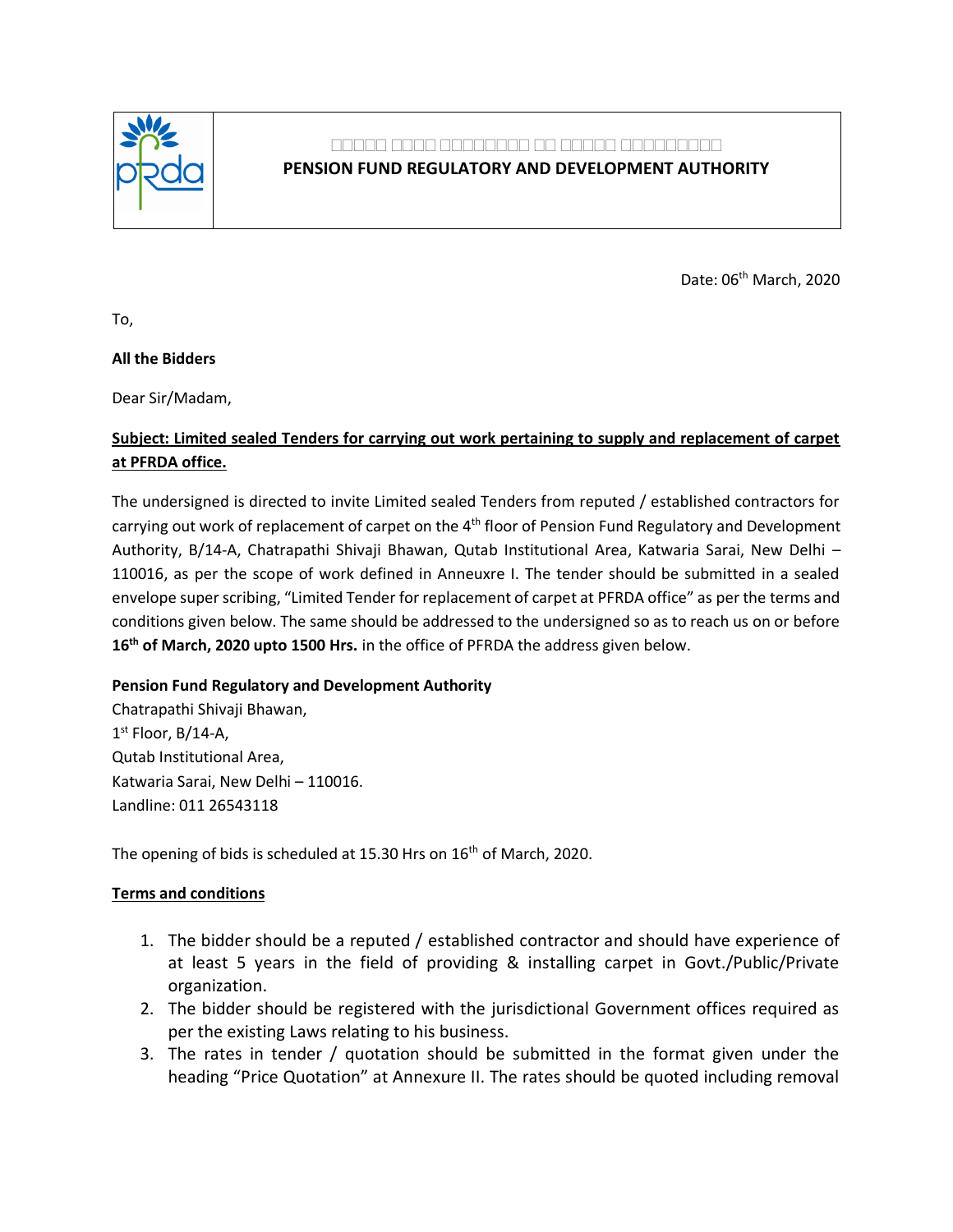of old carpets, cleaning and levelling of floor, supply and laying of new carpet and disposal of old carpet.

- 4. The bidder should provide all the details along with copies of the relevant documents as listed in Annexure III of this tender document.
- 5. The bidder after completing the work, shall get the proof of completion of work approved by the concerned official of PFRDA.
- 6. The bidder shall quote the rates after visiting the site and proper assessment of the work.
- 7. The work has to be completed within 10 days from the date of issuing Award of contract. In case of delay, a penalty of 1 % of contract value per day shall be deducted. The carpet must be replaced without disturbing the existing cubicles or fixtures.
- 8. Subcontracting of work is strictly not allowed.
- 9. Rates are to be quoted in words and figures without any cutting / overwriting. In case if there is any cutting / overwriting anywhere then it must be duly attested by the authorized signatory. The bid will be rejected in case of non-attestation of cutting / overwriting.
- 10. PFRDA reserves its rights to place order on any other party in the event the successful party fails to complete the work within the prescribed period within 10 days from the date of issuing Award of contract. Time shall be an essence of the contract.
- 11. Terms of payment: 80% payment upon successful completion of the work subject to the satisfaction of the concerned official. No advance payment will be made for the said work. Payment will be made as per exact measurement. However, payment based on progress of work may be considered based on the request of the shortlisted vendor on mutually agreed terms.
- 12. The bidder may visit the site on any of the working days between 9<sup>th and 11th to 13th</sup> of March, 2020 during 11 a.m. to 4 p.m. for the survey of the work to be carried out. The vendor must coordinate with GM, Administration Dept. for the Site visit.
- 13. The sample of the carpet to be attached with the quotation (design and color will be chosen at the time of issuing award of contract). The shortlisted vendor has to provide ample choice of color and design of the shortlisted carpet type to PFRDA for its selection.
- 14. The limited tender will remain valid for acceptance for a period of at least a month from the date of their opening.
- 15. Materials supplied or installed which do not conform to the appearance, quality, profile, texture or other determinant of the samples submitted along with tender will be rejected, and shall be replaced with satisfactory materials at the bidder's expense.
- 16. MEASUREMENTS Before ordering material or doing any work, bidder shall verify, at the building, all dimensions which may affect their work. Bidder assumes full responsibility for the accuracy of their figures. No allowance for additional compensation will be considered for minor discrepancies between dimensions on drawings and actual field dimensions.
- 17. **Award Criterion:** Final choice of the bidder shall be made on the basis of conformity to technical specifications, appropriateness of the product offered, capability of bidder to execute and service the project and appropriateness of financial offer from the point of view of cost effectiveness over the entire maintenance period for the product. The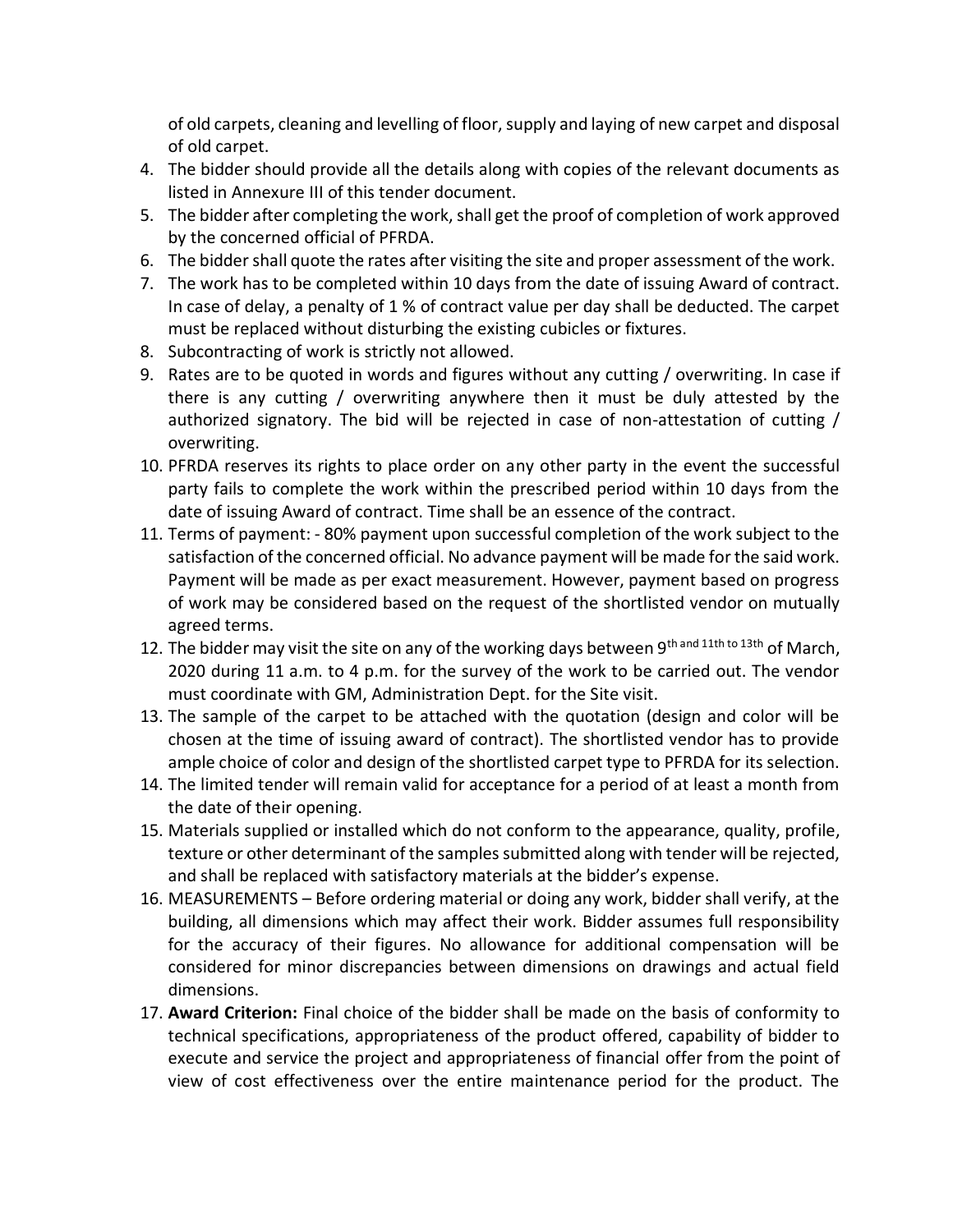Financial bid of the technically qualified bidders shall be opened in their presence. The contract shall ordinarily be awarded to the lowest (L1) bidder.

- 18. The color, dimension, shape and sample of the material and all other material to be used in the project will be decided by Administration Dept. of PFRDA after opening of the financial bid.
- 19. The price quoted shall be on per square foot basis only. The price shall be inclusive of removing the existing carpet, fixing and laying of new carpet and disposal of old carpet.
- 20. Any other technical requirements beyond the scope of the above referred specifications and work may be brought to the notice of PFRDA at the time of premises visit / pre bid meeting and PFRDA reserves the right to reject or accept the same.
- 21. The documents furnished by the bidder will be subjected to verification, if found not meeting the requirement, such offers will be rejected.
- 22. The quotation not fulfilling the conditions mentioned above will be summarily rejected without any further reference.
- 23. Dispute, if any, arising in relation to the work assigned shall be subject to the exclusive jurisdiction of Courts at Delhi/New Delhi.
- 24. PFRDA reserves the right to cancel this tender unconditionally and at its sole discretion and shall not be liable for (any kind of loss or damages etc.) arising out of the same.

General Manager Administration Department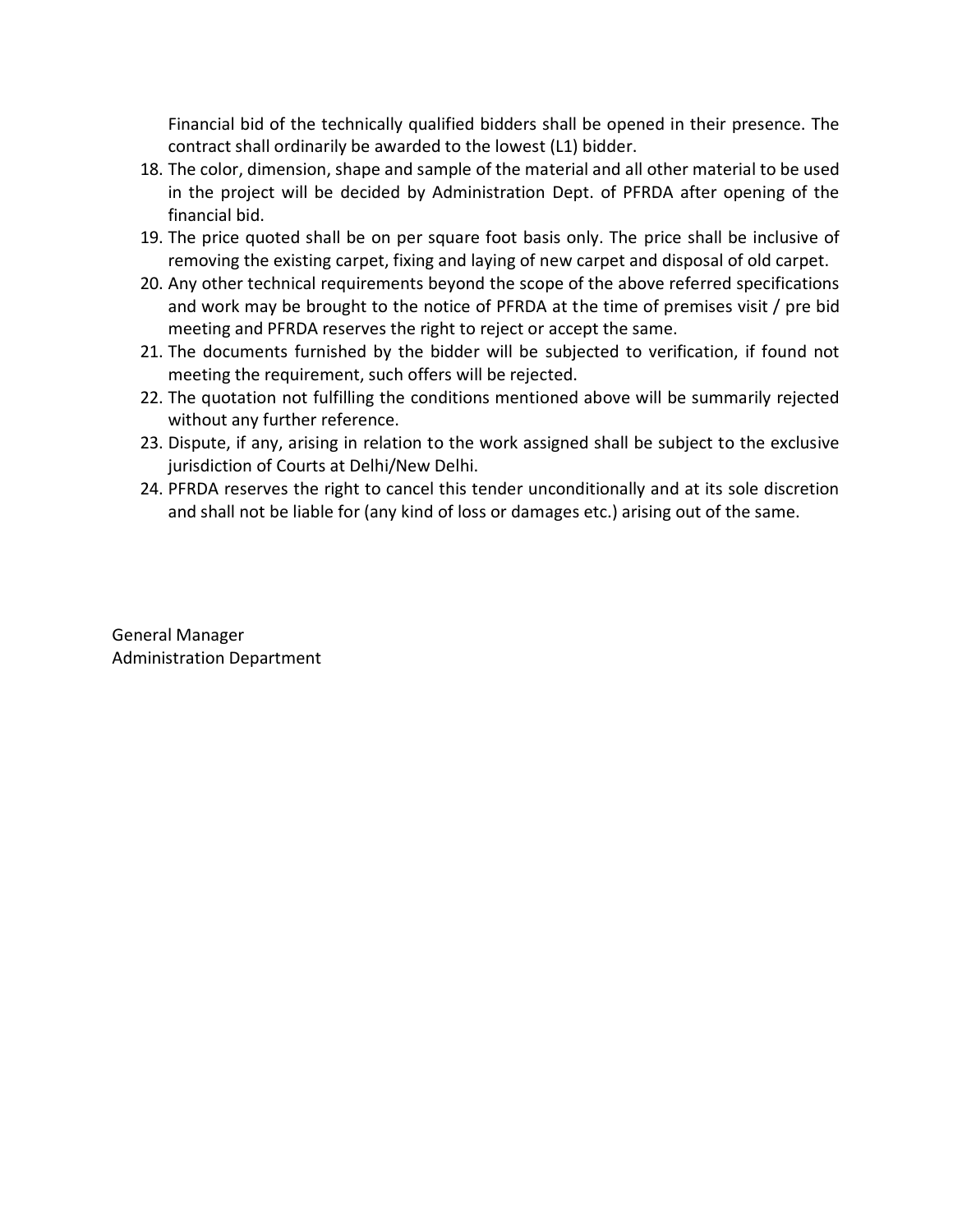#### **Annexure I**

#### **SCOPE OF WORK**

**The new carpet shall have the following dimensions and quality;**

- **Carpet material: Polypropylene made carpet tile planks**
- **Design/ plain: Design**
- **•** Pile Height: 4 mm  $+$  0.5% Tolerance
- **Pile Weight : Not less than 800 GSM**
- **Foaming beneath carpet: Not required**
- **Area: 3850 approx. (Payment will be made as per exact measurement)**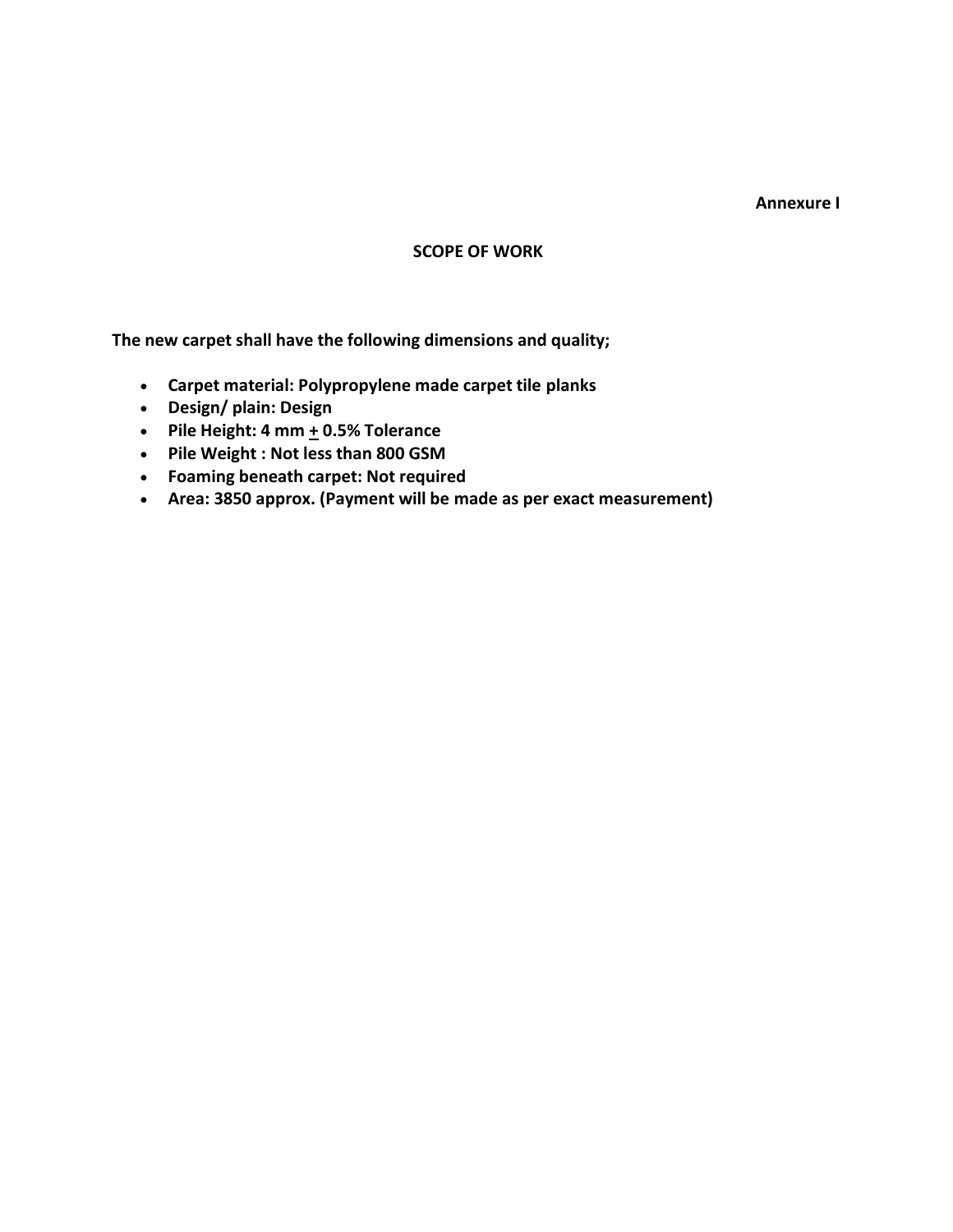**Annexure II**

# **Price Quotation**

Name of the firm: \_\_\_\_\_\_\_\_\_\_\_\_\_\_\_\_\_\_\_\_\_\_\_\_\_\_\_\_\_\_\_

| S.no          | Particulars (A)                                                                                                                                             | Area<br>(in Sq. ft.) (B) | Amount (In Rs.)<br>(AxB) |
|---------------|-------------------------------------------------------------------------------------------------------------------------------------------------------------|--------------------------|--------------------------|
| 1             | Rate per square foot Rs.<br>/sq.ft<br>[Cost includes the following;                                                                                         | 3850 sq.ft.              |                          |
| $\mathcal{P}$ | *Charges for<br>Removal of old carpets,<br>Cleaning and levelling of floor,<br>Supply and laying of new carpet and<br>Disposal of old carpet.]<br>$\bullet$ |                          |                          |
| 3             | Add GST                                                                                                                                                     |                          |                          |
| 4             | <b>Grand Total</b>                                                                                                                                          |                          |                          |

**\*The price quoted must be inclusive of all charges, cartage, freight or any other unforeseen changes.**

**Name of the Authorised signatory:** 

Date: Signature **Contract Contract Contract Contract Contract Contract Contract Contract Contract Contract Contract Contract Contract Contract Contract Contract Contract Contract Contract Contract Contract Contract Contrac** 

**Enclosures:** Please submit Samples of the carpet as per the specifications given in Annexure III, along with its details.